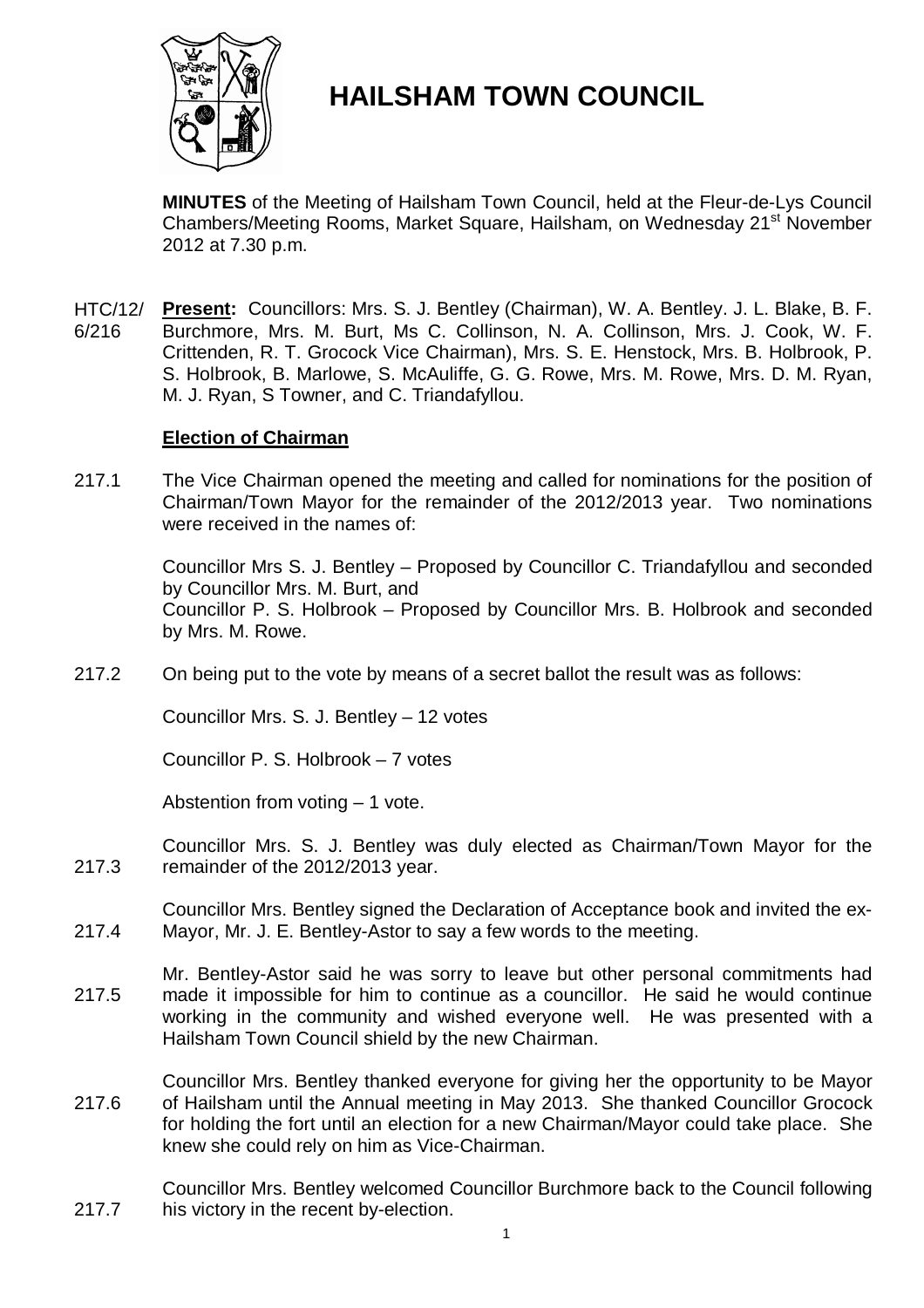217.8 She said she had the sad duty to announce the recent death of ex-Mayor, Bob Burnett. She and other members paid tribute to him and all present stood in a minute's silence in his memory.

218 **Officers in Attendance:** J. Harrison (Town Clerk), M Caira (Deputy Town Clerk), Mrs. M Hagger, D. Saxby and T. Hall.

# 219 **Public Question Time**

Prior to commencement of the remaining formal business of the meeting a period of not more than 15 minutes had been assigned for the purpose of permitting members of the public present to address the Assembly, or ask questions (on matters relevant to the responsibilities of the Town Council) at the invitation and discretion of the presiding Chairman.

None were presented but the Town Clerk read out two letters received from members of the public.

The first was a request for the provision of a hard-standing area on the Western Road Recreation Ground for a local Tia Chi group to use during wet periods. Officers were asked to investigate the feasibility of doing this.

The second was from a resident of Manor Park Road about the problems with parking there. Councillor W. A. Bentley said that the letter should be referred to the lead member for Transport at East Sussex County Council.

# 220 **Apologies for Absence:**

Apologies for absence were received and accepted from Councillors N. S. Coltman and Mrs. M. Skinner.

# 221 **Declarations of Interest**

Councillors W. A. Bentley and N. Collinson declared personal interests in Agenda item 8 - Cortlandt Stable Block and Public Conveniences as they were an East Sussex County Councillor and a Wealden District Councillor respectively.

# 222 **Confirmation of Previous Minutes**

**RESOLVED** that the Minutes and Reports of the meeting of Hailsham Town Council (Ref: HTC/12/5/201-215) held on  $17<sup>th</sup>$  October 2012 were confirmed as a correct record, and signed by the Chairman.

# 223 **Matters Arising**

No matters arising.

### 224 **Committee and Panel Reports**

**RESOLVED**, after consideration in accordance with Standing Order 18(e), to receive the following reports of Committees, to approve and adopt the recommendations contained therein and the actions taken as reported therein**.**

A. Hailsham in Bloom Committee (22<sup>nd</sup> October 2012)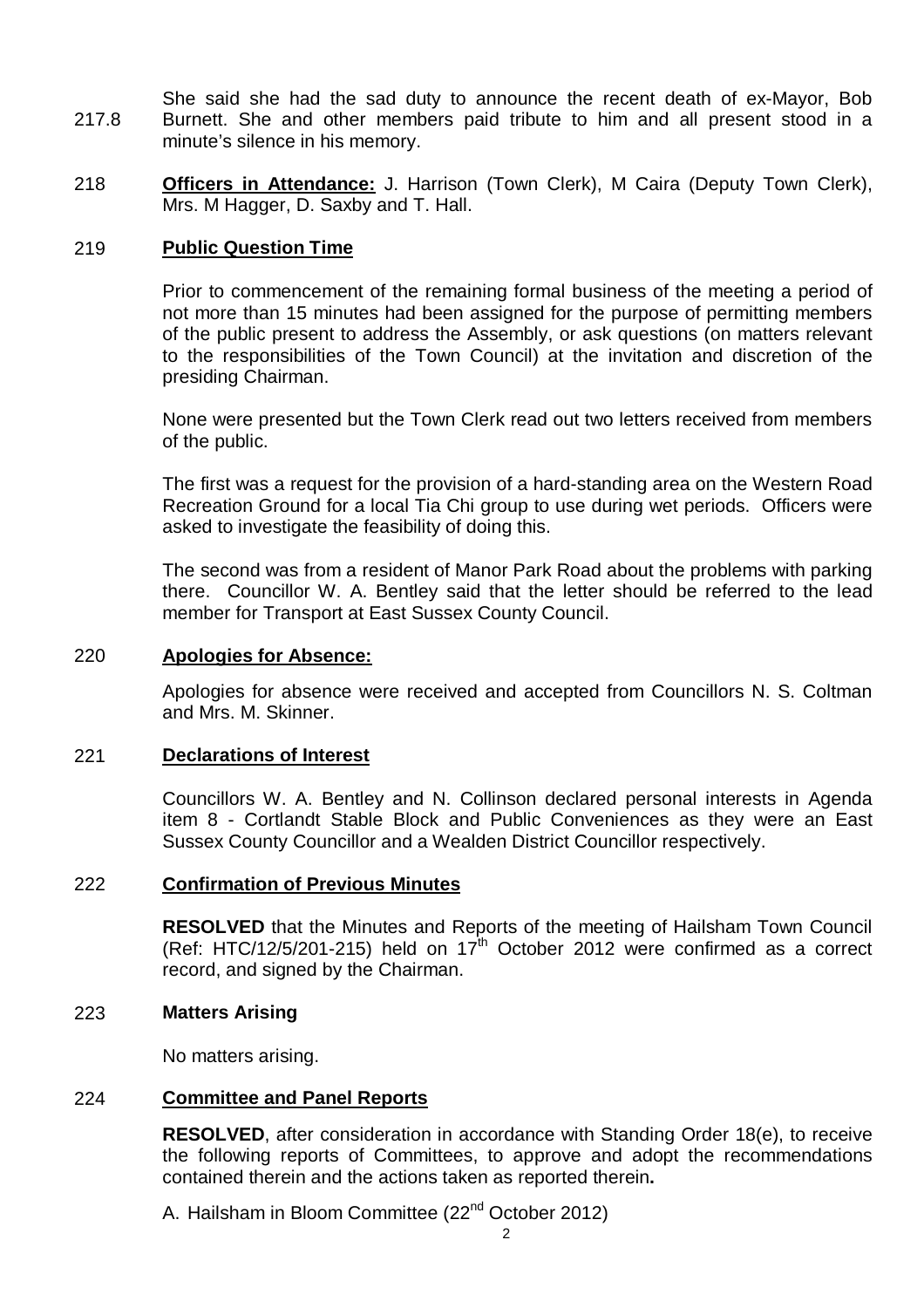- B. Finance and Budget Oversight Committee  $(24<sup>th</sup> October and 7<sup>th</sup> November 2012)$
- C. Business Development Committee (30th October 2012)

#### 225 A. Hailsham in Bloom Committee  $-22<sup>nd</sup>$  October 2012

Minute HIB/12/4/71 – Development of Arboretum at Common Pond Site

Councillor McAuliffe requested that the Hailsham in Bloom Committee consult him and Councillor P. Holbrook as they were overseeing remedial work on the Common Pond. This was agreed.

- No change to the minute recommendation.
- 226 Minute HIB/12/4/72 – Questions/Information Forum

Councillor P. Holbrook asked where the two ornamental topiary plants presented by the Mayor of Gournay-en-Bray were situated.

The Town Clerk replied that they were in the Hailsham Town Council garden as they would not survive be planted in the street. He agreed to consult the Hailsham and District Twinning Association on their long term future.

- No change to the minute recommendation.

# **Dog Bins**

- 227.1 Members considered the officer's report circulated with the agenda and as Appendix HTC/12/6/227A to these minutes.
- 227.2 **RESOLVED** to agree to place a dog bin on Hailsham Town Council land as near as possible to the requested place and to wait for the implementation of the general Powers of Competence before deciding on whether to place dog bins on land not owned by Hailsham Town Council.

# **The 'Town Crier' Newsletter**

- 228.1 Councillors Ms C. Collinson, N. Collinson and S. McAuliffe declared personal interests in this agenda item as they advertise in it.
- 228.2 Members considered the officers' report as circulated with the agenda and as Appendix HTC/12/6/228A to these minutes.
- 228.3 Following debate, Councillor Blake proposed that the proposal in the officers' report be rejected. On being put to the vote this proposal was lost.
- 228.4 **RESOLVED** to agree the officers' report as circulated with the agenda and as Appendix HTC/12/6/228A to these minutes, with the amendment that 5,000 copies are produced, and to promote community distribution and to provide a report to a future Council meeting on its effectiveness.

# **Cortlandt Stable Block and Public Conveniences**

229.1 Councillor N. Collinson declared an interest in this agenda item as he is a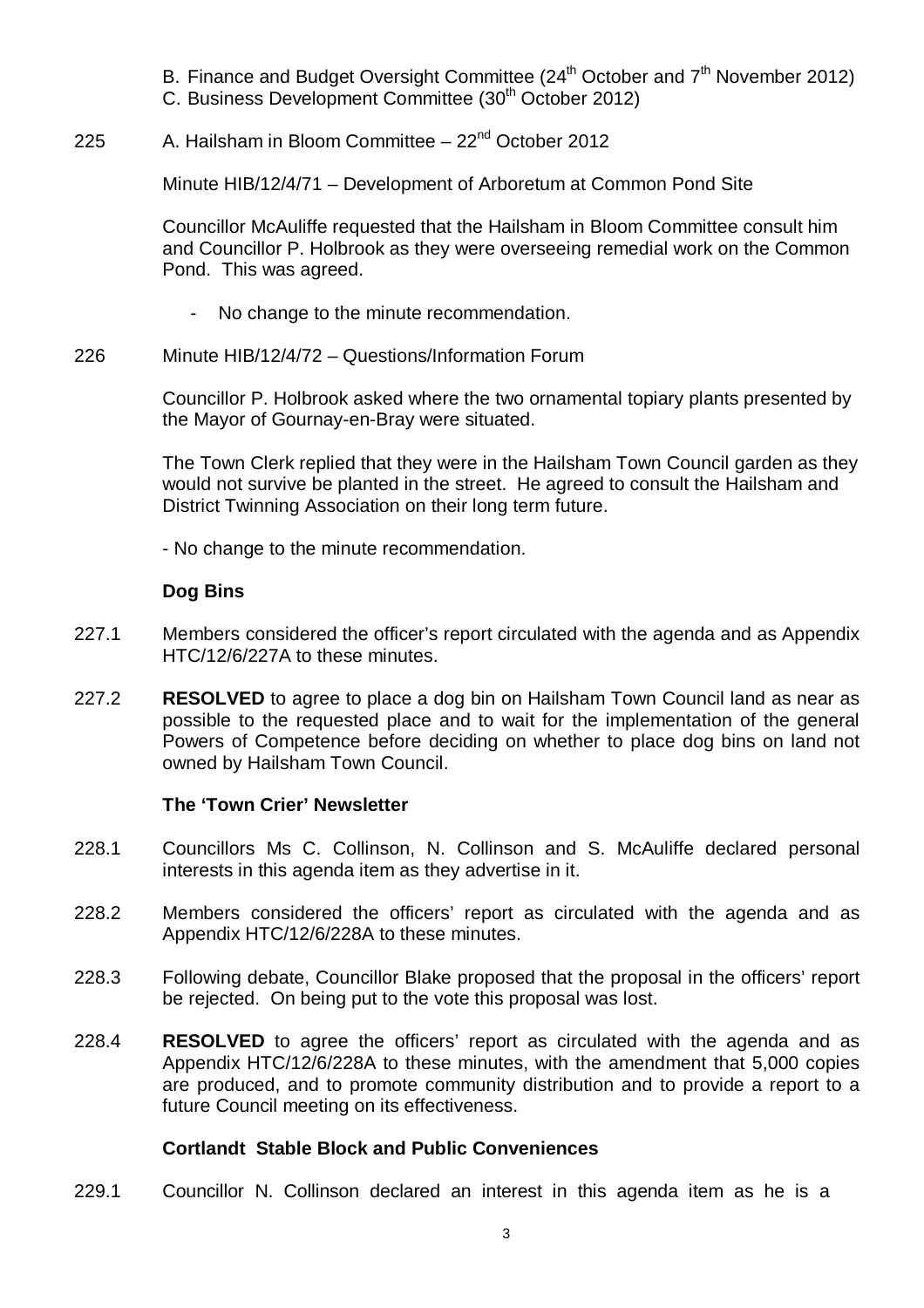Wealden District Councillor with a remit for Corporate Assets.

- 229.2 Councillor W. A. Bentley declared an interest in this agenda item as he is an East Sussex County Councillor.
- 229.3 Members discussed the issues outlined in the officer's report as circulated with the agenda and as Appendix HTC/12/6/229A to these minutes.
- 229.4 It was noted that the council will not know the outcome of the bid by Tomorrow's People to secure funding for the "Hailsham Works!" Project until early December at the earliest. This may affect the council's requirement for the lease of the building*.*
- 229.5 Council further noted that until the outcome of the Hailsham Works bid was known it therefore could confirm its use of the Cortlandt Stable Block for the purpose, it could not make a definite decision on the provision of public conveniences. It may also be necessary to gain a further building quote to maximise the capacity of the end of the building by moving the utilities and facilities into the main part and therefore allowing two toilets to be installed.

#### 229.6 **RESOLVED** that:

a) officers should make a formal offer for the lease of the Cortlandt Stable Block building for ten years as proposed by the landlord and

b) a final decision on the public toilets would not be made until a later date and would therefore Wealden District Council be requested to maintain the offer of the lease for the Vicarage Fields site for the time being.

# **Proposed Budget for 2013-2013**

- 230.1 Councillor Triandafyllou introduced this item and referred members to the officers' report as circulated with the agenda and as Appendix HTC/12/6/230A to these minutes. He stressed that this was not the final budget and further discussions would take place before finalising the precept.
- 230.2 Councillor W. Bentley stated that the views of young people should be sought on the money spent in their area.

# **Transport Links Report**

231.1 Councillor Marlowe spoke to the report as circulated with the agenda and as Appendix HTC/12/6/231A to these minutes.

Discussion ensued.

231.2 **RESOLVED** to agree the report once the £5,000 had been received, subject to agreement with the internal auditor.

# **Tony Tack Memorial Skate Park – Request for Free Standing Water Fountain**

232.1 Councillor McAuliffe declared an interest in this agenda item as he is employed by Southern Water. He requested that it be recorded that he did not participate in the debate or vote on the proposal.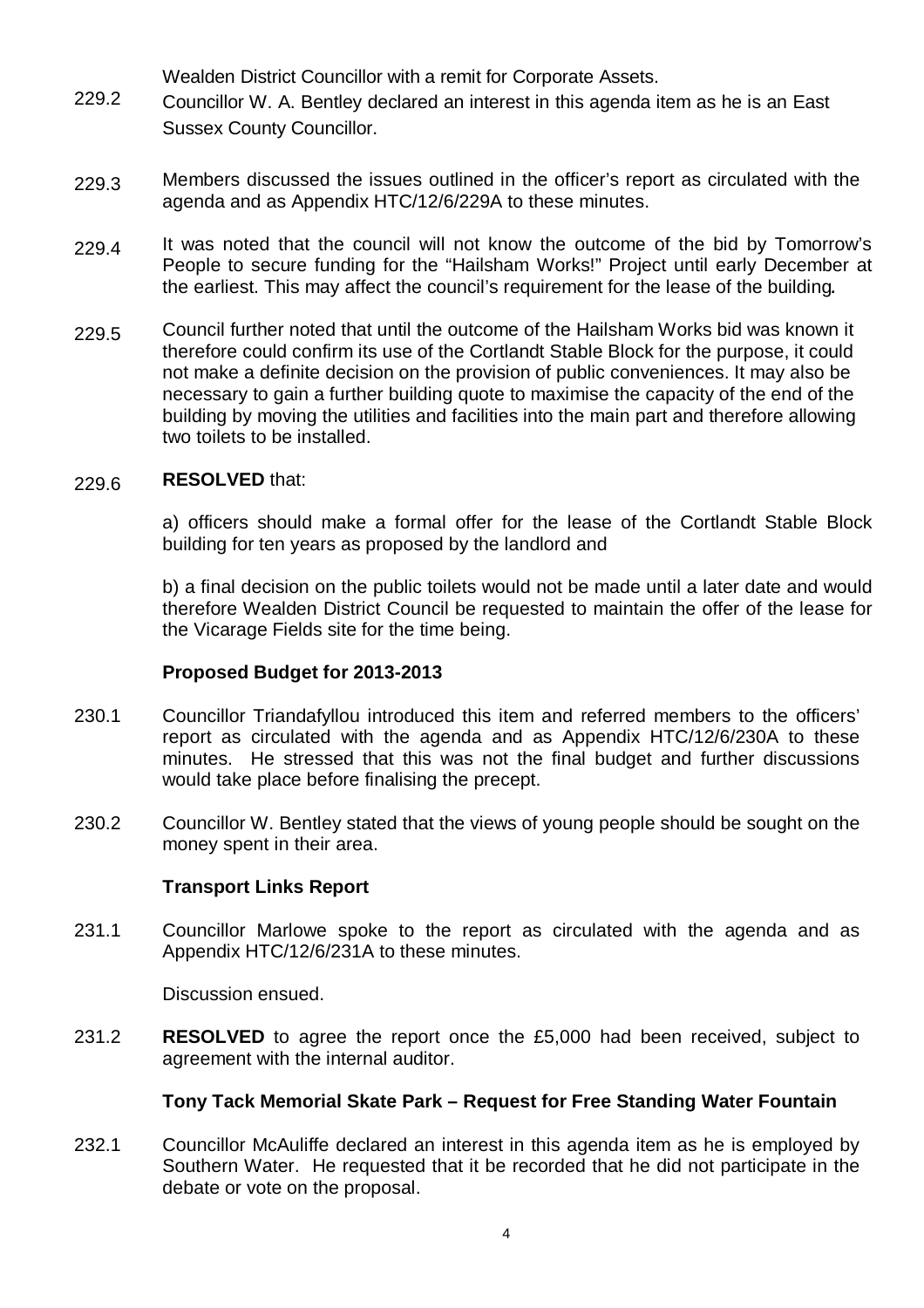232.2 **RESOLVED** to support the request from The Town Farm Residents' Association to install a free standing water fountain at the Maurice Thornton Pavilion as outlined in the letter received, as circulated with the agenda and as Appendix HTC/12/6/232A to these minutes.

# **Union Corner Hall**

- 233.1 Members considered a request from the management committee of Union Corner Hall for funding of £1,000 per year for up to four years for ongoing improvement work.
- 233.2 **RESOLVED** to agree to the funding of £1,000 for two years for improvement work to Union Corner Hall.

# **Poll Cards for Forthcoming Election**

- 234.1 The Town Clerk updated the meeting on the costs of the by-election as received from Wealden District Council. He said that the issuing polling cards would cost in the region of £7,000.
- 234.2 **RESOLVED** that polling cards should be issued for the Hailsham Town Council byelection on  $10<sup>th</sup>$  January 2013.

# **Road Naming Update**

235.1 The Town Clerk updated the meeting on the naming of the new road in Hailsham following the rejection of the previous suggestion of Olympic Way. The developers had suggested Oakfields.

> Discussion ensued and members were in agreement that it would be appropriate to name a road in Hailsham after the ex Mayor, the late Mr. Bob Burnett.

235.2 **RESOLVED** that Wealden District Council be informed that Hailsham Town Council's preferred name of the new road is Burnett Close.

### **Road Works Issues**

- 236.1 The Town Clerk said that a number of people had phoned and been into the Hailsham Town Council office to complain about the length of time taken to install a gas pipe across the road outside the former Terminus Public House, and the subsequent gridlock of traffic throughout the town centre.
- 236.2 Members also expressed disquiet at length of time it took to install the gas pipe and of the contractors' inability to keep to the agreed works procedure.
- 236.3 **RESOLVED** to write to Southern Gas Networks expressing Hailsham Town Council's dismay at the problems created by the road works outside the former Terminus Public House and their inability to adhere to the agreed works procedure; and for an assurance that this situation would not arise again on any other contract in Hailsham.